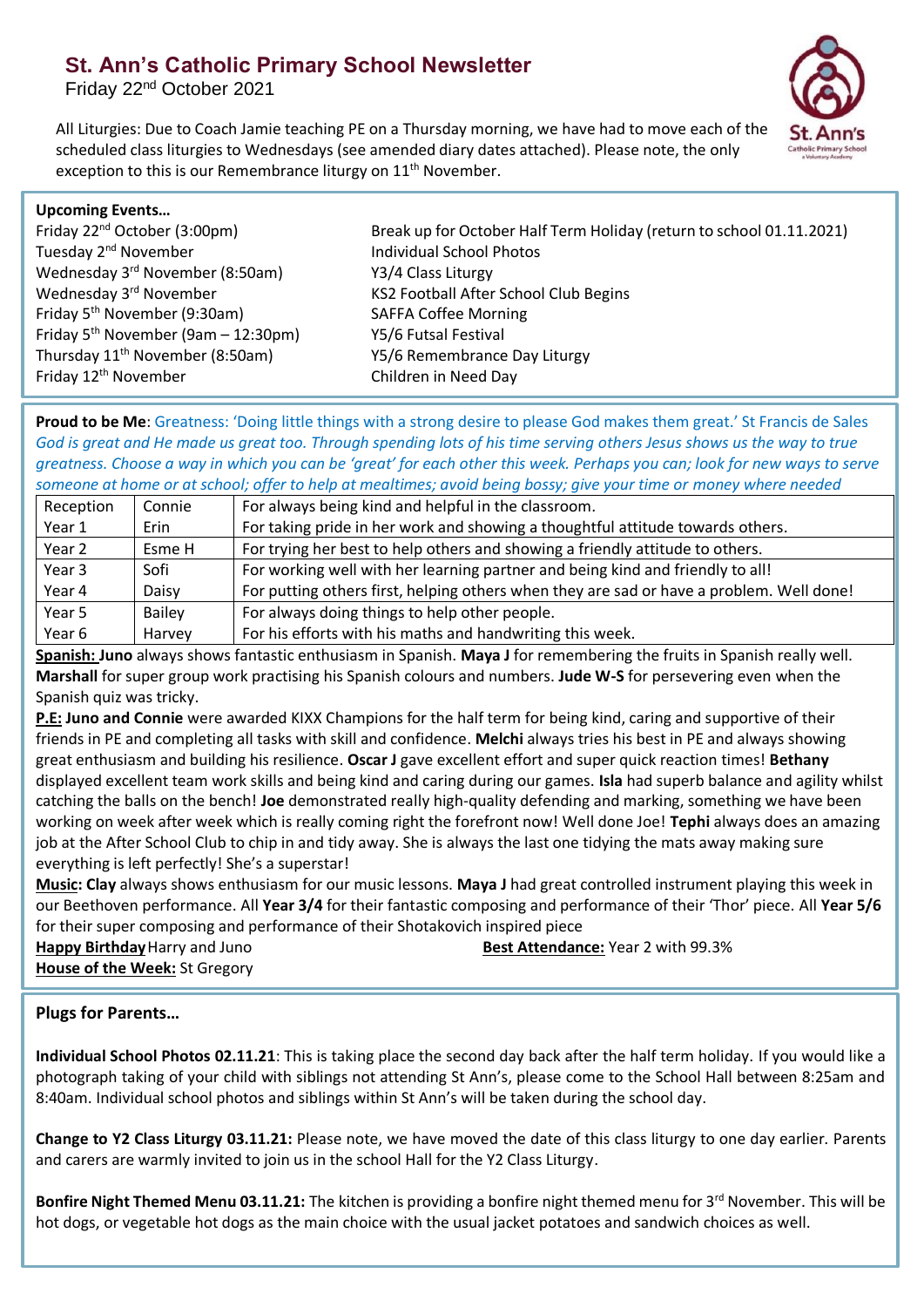### **Plugs for Parents Continued…**

**KS2 Football After School Club 03.11.21:** For all those parents who applied, an email has been sent out this week to confirming whether or not your child has got a place. This After School Club has been popular and unfortunately, we have not been able to offer everyone a place.

**Y5/6 Futsal Festival 05.11.21:** If you haven't already, please complete the consent form (emailed to Y5/6 parents/carers) for this Qualitas festival that will take place on the first Friday back. Children will need to come to school in their PE kit, and bring a packed lunch (unless otherwise specified on the consent form) and a water bottle.

**SAFFA Coffee Morning 05.11.21:** SAFFA will be providing tea, coffee and biscuits after the Proud to be Me assembly. Please feel free to stop behind for a cuppa after.

**Y5/6 Remembrance Day Liturgy 11.11.21:** Family and friends are welcome to join us for our Remembrance Day liturgy.

**Children in Need Day 12.11.21:** To fundraise for Children in Need, we will be selling Pudsey biscuits for 50p and children can pay £1 for the privilege of coming to school in Pudsey merchandise and/or no uniform.

**Archer Project Harvest Appeal:** A huge thank you to all our families who brought items in to donate. You really did pull it out of the bag last minute, and the donations were received with thanks from the Archer project. Thank you also to the parents who helped bag all of the items after Proud to be Me… many hands made very light work!

**National Online Safety:** Bots are computer-generated accounts which sit on social media, masquerading as humans. While many are harmless or even have good intentions, others are designed to extort, sell products, spread propaganda or bully human users. Bots – short for 'robots', of course – are often confused with state-funded troll accounts; the two can be difficult to tell apart. However, if the results are the same, then both should be treated similarly. In the attached guide, you'll find tips on a number of potential risks such as cyberbullying, extortion and astroturfing.

**KS2 Cheerleading Video:** We ran out of time this morning to show off the creative dance routines that our KS2 cheerleaders have managed to put together over the course of the last six weeks. However, the video now been uploaded to Y3/4 and Y5/6 Google classroom for parents to access – happy viewing!

**Christmas Raffle Prizes:** SAFFA have made a start collecting raffle prizes for the St Ann's Christmas raffle. If anyone has a generous employer who might be willing to donate a raffle prize, it would be very much appreciated.

#### **News…**

**Sheffield Town Council Christmas Card Competition:** Following the successful Christmas Card competition held last year, the Town Council are once again inviting local schools to participate in this event for Christmas 2021. Your school are invited to submit entries to the Town Council to be judged by the Mayor. There will be two finalists chosen from each school with one chosen as an overall winner. A Christmas Card with the winner's design will be produced with smaller pictures of the finalist's design on the inside. All finalists will receive a pack of the cards plus the card will be used as the official Town Council Christmas Card.

All entries will need to follow the criteria below:-

- 1. Submitted on A4 paper
- 2. Only drawn using felt tip pens or crayons
- 3. NO glitter, stickers, glue or anything attached
- 4. Bright colours show better on finished article
- 5. Names must be written on the back of each entry

Please hand any entries in to the school office. All entries will be collected from schools on the morning of Thursday, 11th November with judging taking place shortly after, following which schools will be informed of winners.